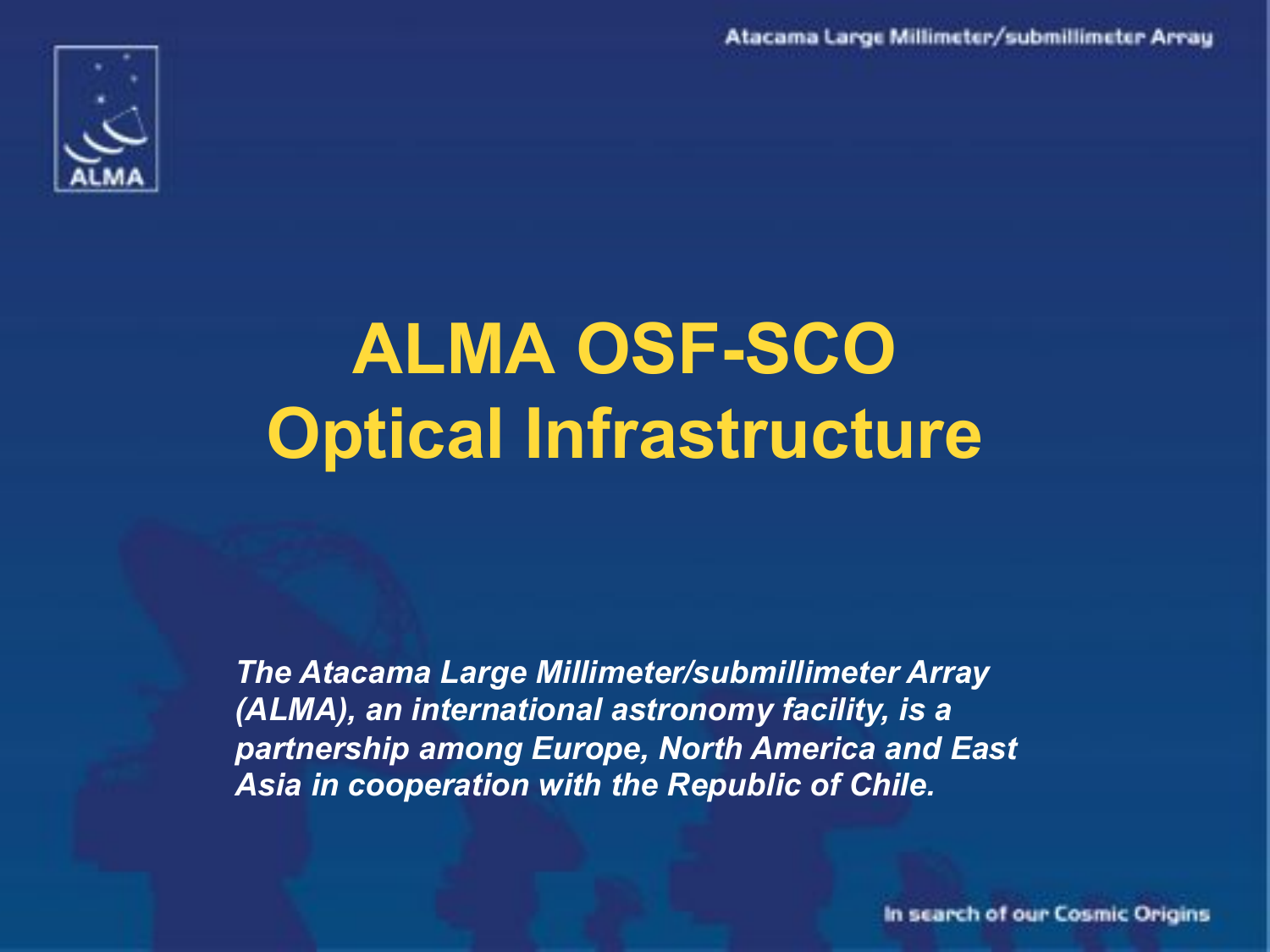

ALMA OSF-SCO currently uses a 100Mbps Microwave (MW) link.

The projected needs for full array operations is 300Mbps. Some recent developments may even move upward such value.

#### Considering:

- Microwave OPEX scales more or less linearly with capacity.
- Use of optical paths dedicated Lambda or, even better, dedicated fiber (s) could cover current and long term needs;
- The EVALSO FP7 project, where ESO was one of the members, has available capacity between Antofagasta and Vitacura ESO Campus

A feasibility study for the use of optical paths was decided to …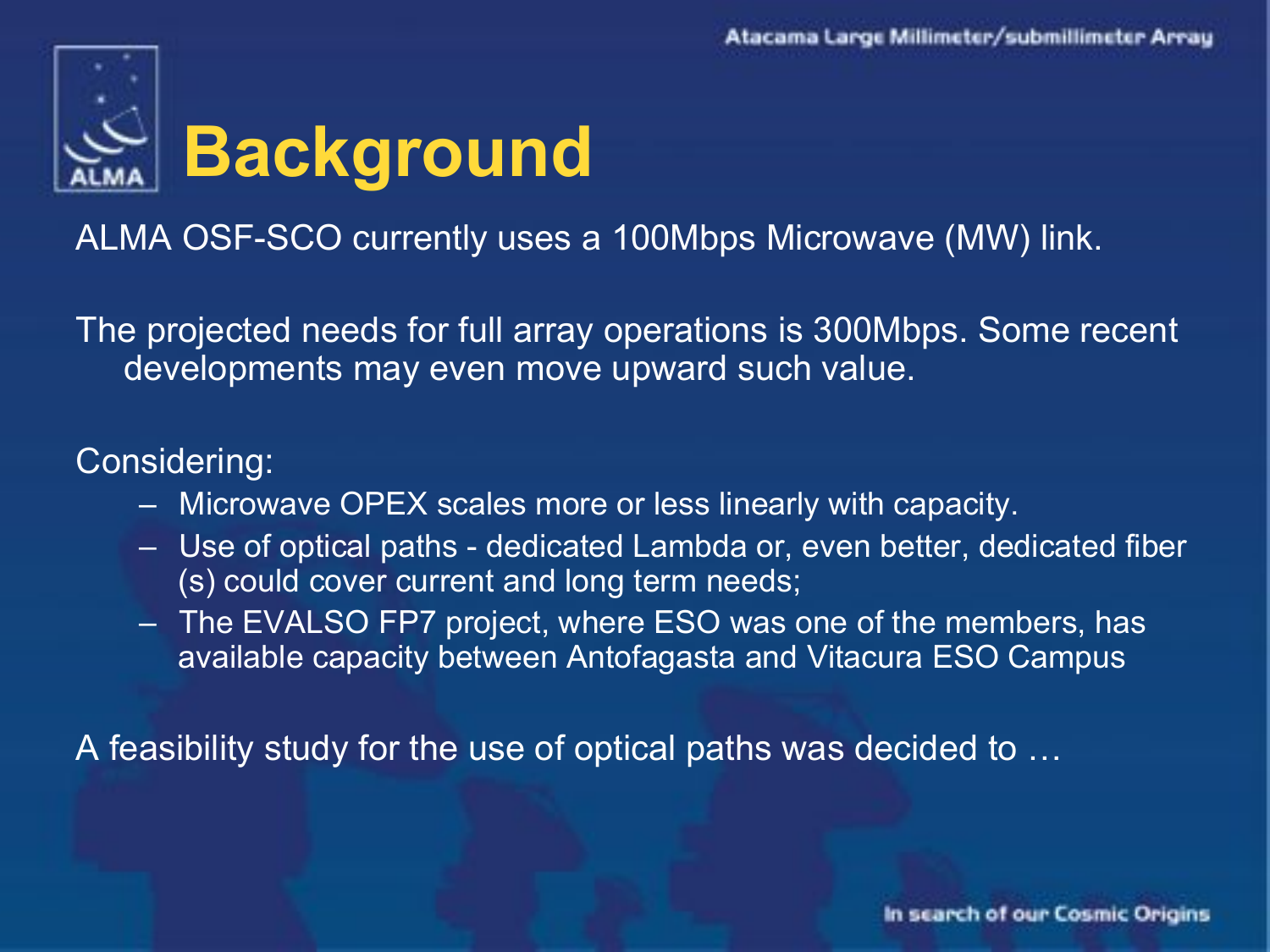



…. create a communication infrastructure between the OSF site and the JAO offices in Santiago capable of:

- Providing a long term (>15 years) solution infrastructure
- Coping with projected operations needs (>1Gbps) and scale further
- Minimize latency between the end sites
- Being available as soon as the array is completed (end 2013)
- Having reasonable upfront CAPEX and very low future OPEX
- If cost effective, taking advantage of the existing EVALSO capacity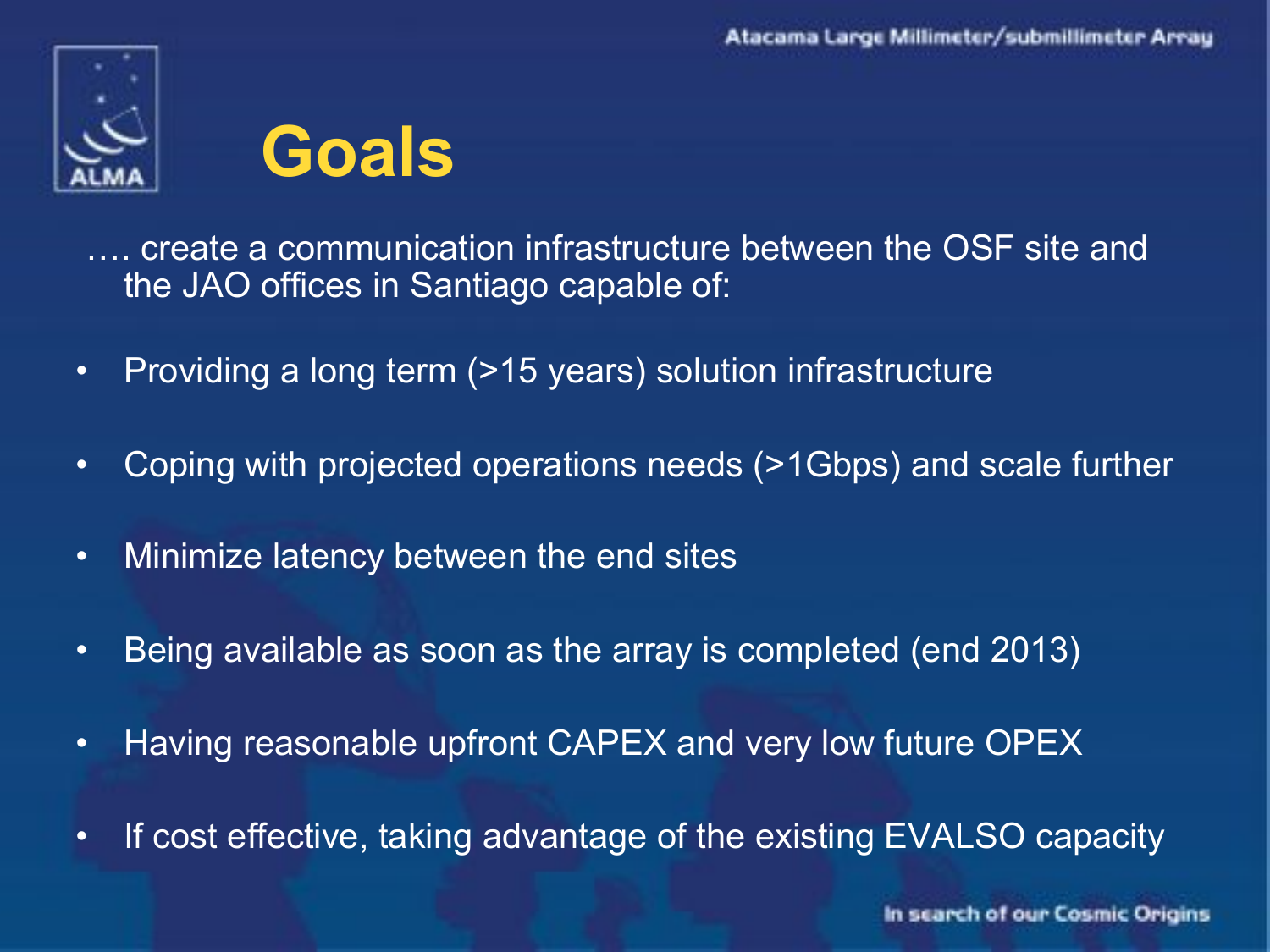

# **Key Elements and Intention**

## Within the following framework:

- Performance: at least a 2.5Gbps LAMBDA
- 

– Cost A reasonable cost envelope

- 
- Schedule: Delivery within 2013/Q4

ALMA is actively looking for the development of such infrastructure to connect the OSF and Santiago.

Four optical paths have been identified: First Path: OSF – San Pedro Second Path: San Pedro – Calama Third Path: Calama – Antofagasta Fourth Path: Antofagasta – Santiago Office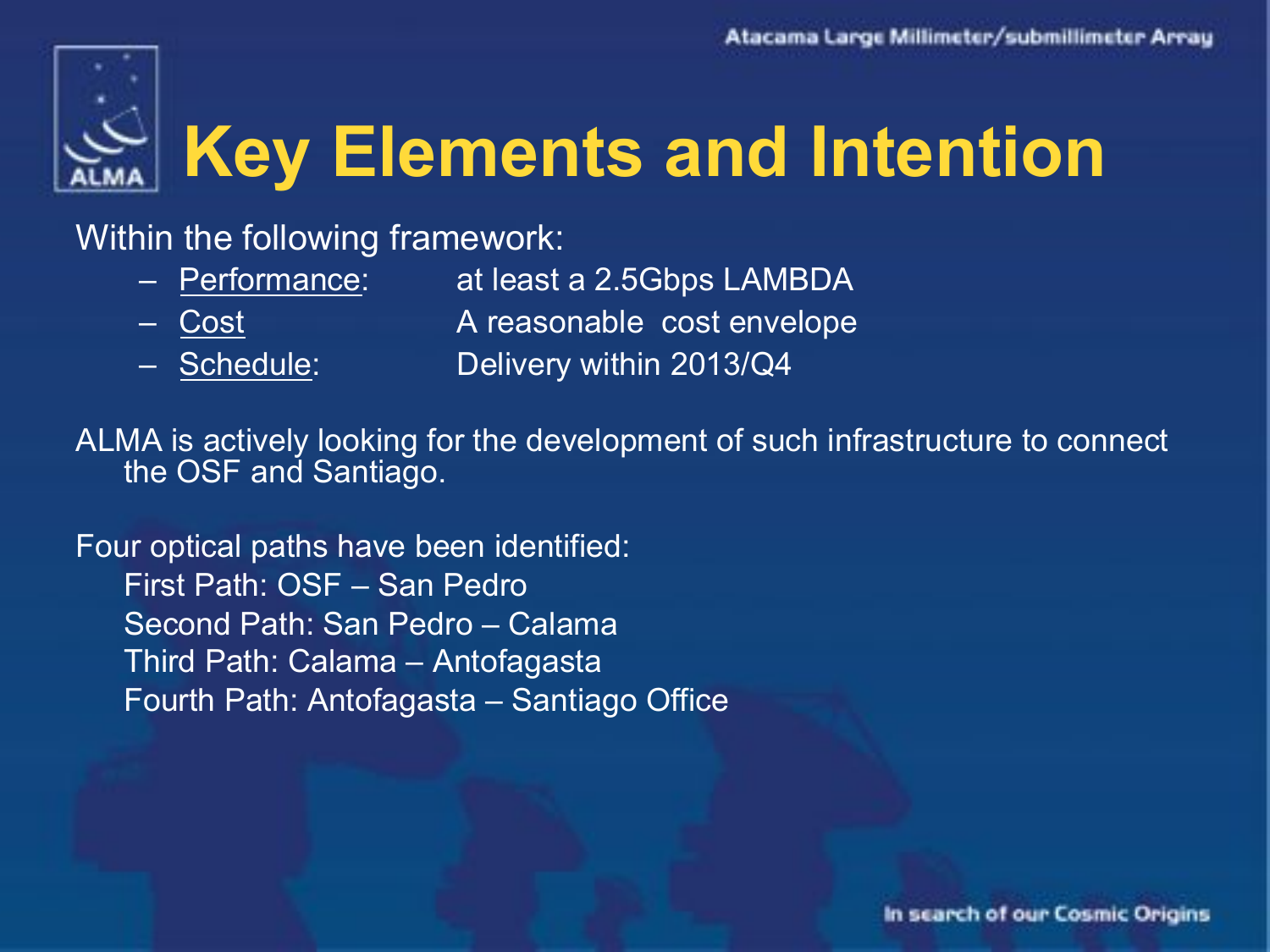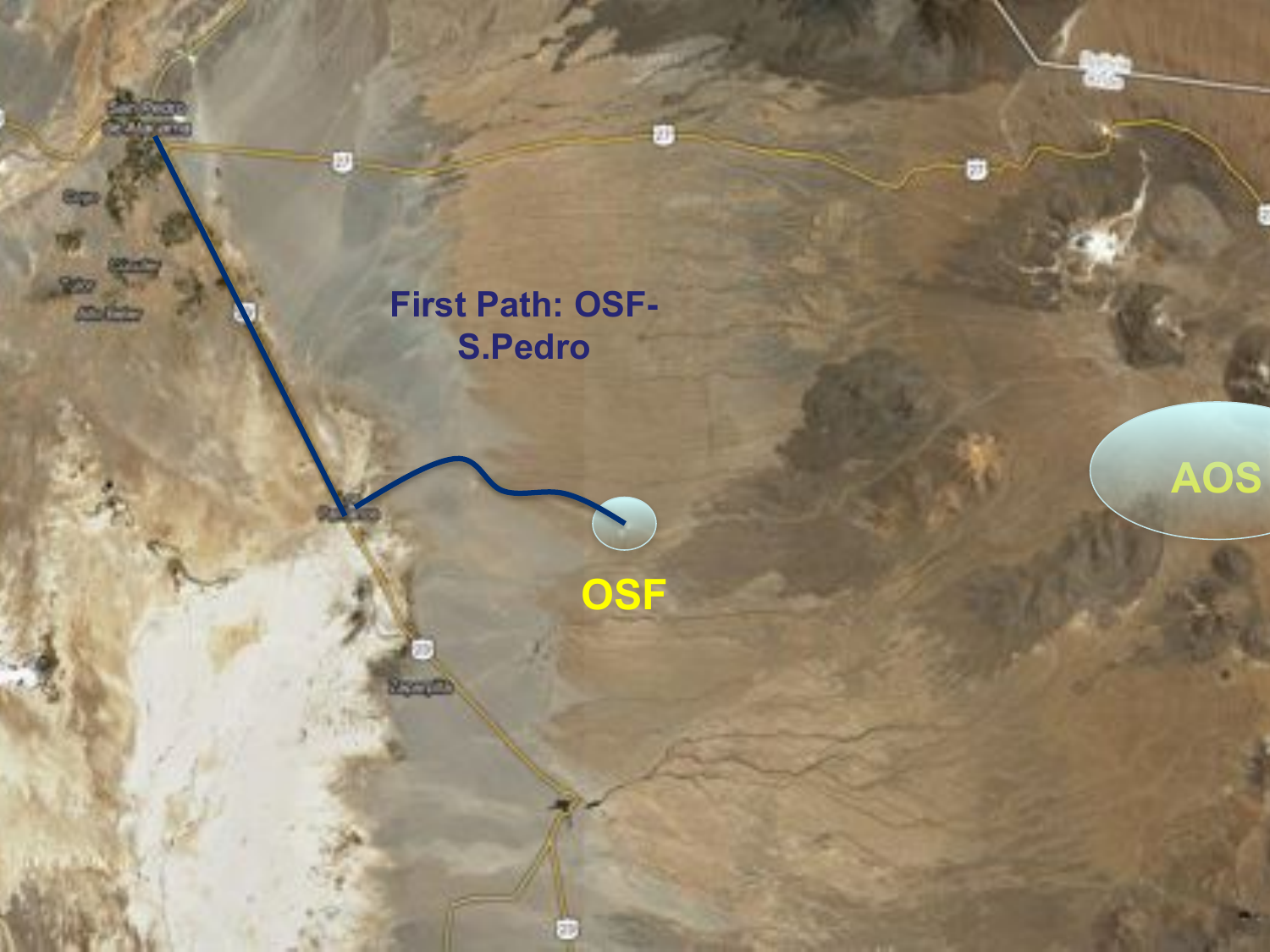**Third Path: Calama-Antofagasta**  **Second Path:S.Pedro-Calama**  i di artic (capta)<br>National Reserve

> **First Path:OS F-**

**ALMA**

**EVVIRONO** 

**S.Pedro** 

 **La Varilla**

**OCA**

**ESO**

**EVALSO** 

Antotagas

**Fourth Path: Antofagasta-SCO** 

**Rock Protect** 

54

**Selfront** 

D-5820

ø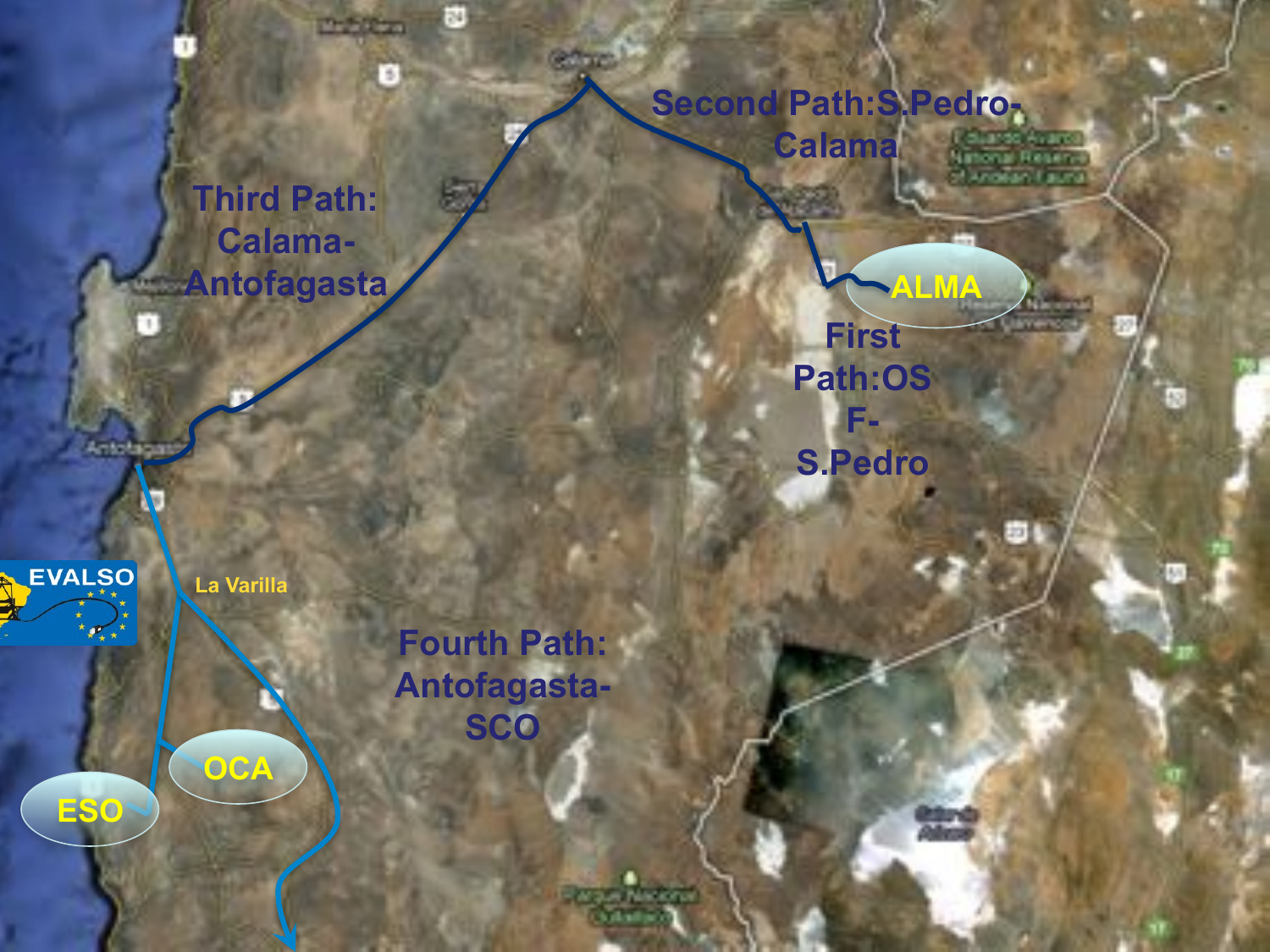# **Strategic Advantages**

# **Relevance to ALMA strategic priorities**

Efficient communication is a strong pre-requisite for all type of scientific and operational processes involving remote observing facilities. With the availability of high bandwidth:

- data transfer processes can be made more efficient in both time and quality,
- data analysis, archiving, and other computational analysis can be located where more convenient, reducing operational costs,
- people interaction opportunities are increased by the enhanced quality of the audio and video
- other organizational processes and activities may be moved from OSF to SCO with substantial savings in travel and accommodation costs.

…continue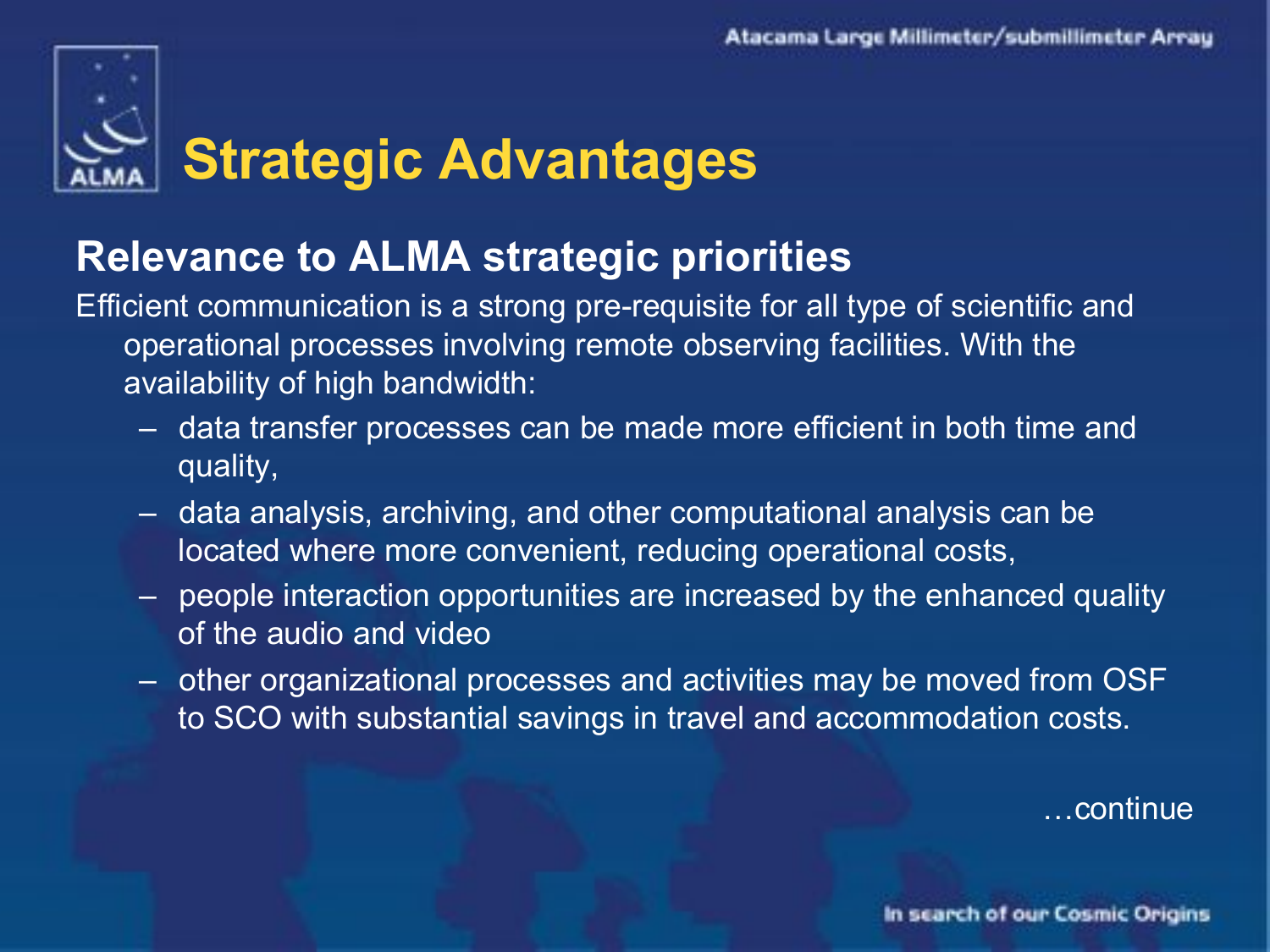

## **Scientific Competitiveness**

Better communication can boost also scientific results because of:

- Data quantity and quality are not bottlenecked by the remoteness of the site
- Reducing operational costs frees resources for other tasks, improving long term sustainability
- Improved cooperation among people on the different sites maximizes the exploitation of the technical and human capital of the ALMA installation.

## **Operations Requirements**

This new system replaces the existing one without major changes at technical level for the end user. Operation is at the same level as now, but with a higher stability.